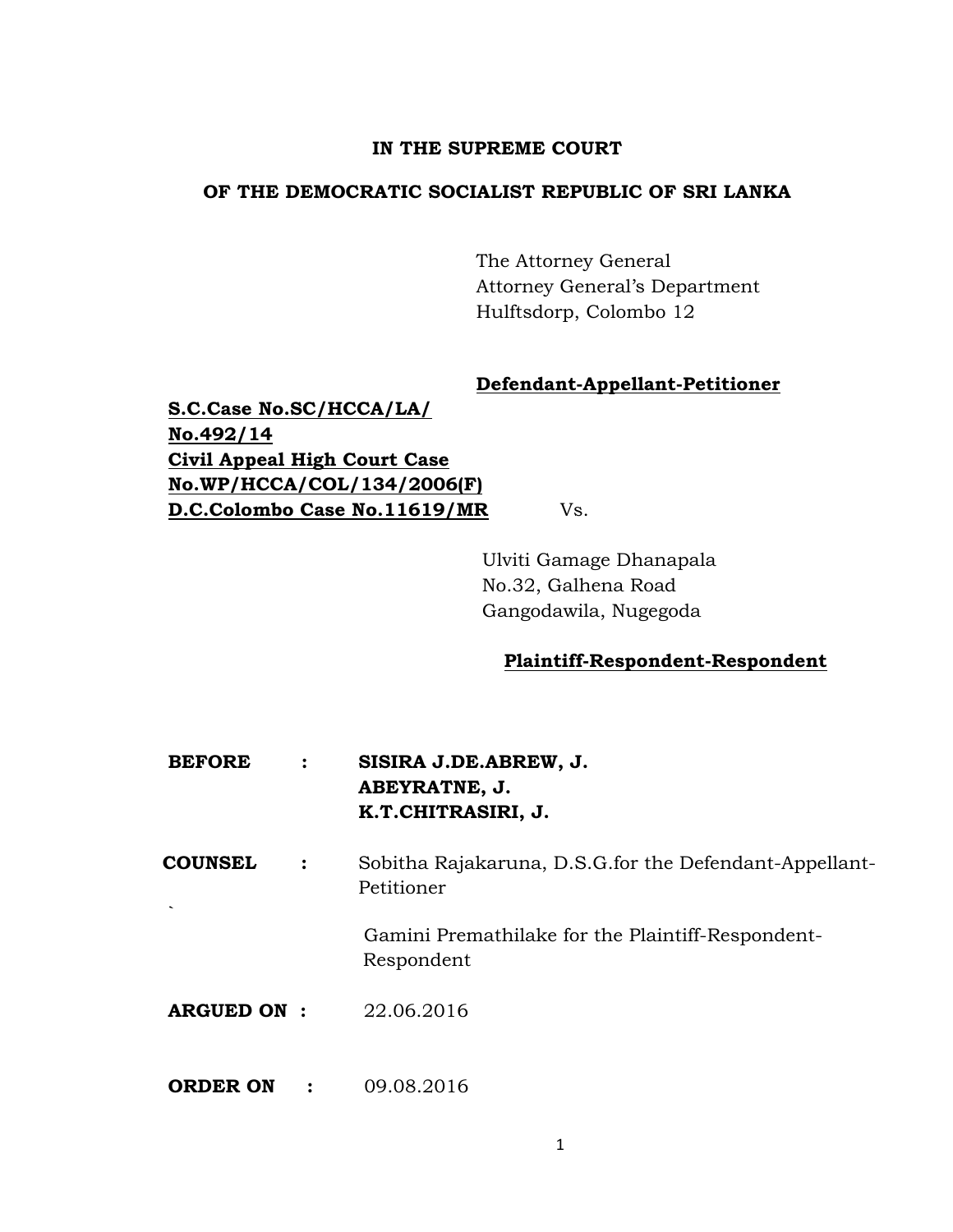#### **CHITRASIRI, J.**

When this matter was supported on 24.3.2016 for granting of leave in order to decide whether or not this application could be proceeded with, learned Counsel for the plaintiff-respondent-respondent brought to the notice of Court that he has raised three preliminary objections by way of a motion. Those objections are found in the document dated 05.06.2015 which is filed of record and those are as follows:

- 1) Petition of appeal was filed outside the time limit permitted by the Supreme Court Rules 1990.
- 2) The caption in the petition filed in this Court is worded incorrectly by having mentioned it as **"special leave to appeal"** whereas no such **special leave** is required in an appeal filed in terms of the High Court of the Provinces (Special Provisions) [Amendment] Act No.54 of 2006.
- 3) No affidavit been filed with the petition of appeal that was lodged by the defendant-appellant-petitioner.

Learned Deputy Solicitor General submitted that the impugned judgment had been delivered on 22.8.2014 and the petition of appeal was filed on 02.10.2014. Upon a careful consideration of those dates on which the impugned judgment was pronounced and the petition of appeal was filed, it was found that the petition of appeal had been filed within the time limit referred to in the relevant Supreme Court Rules.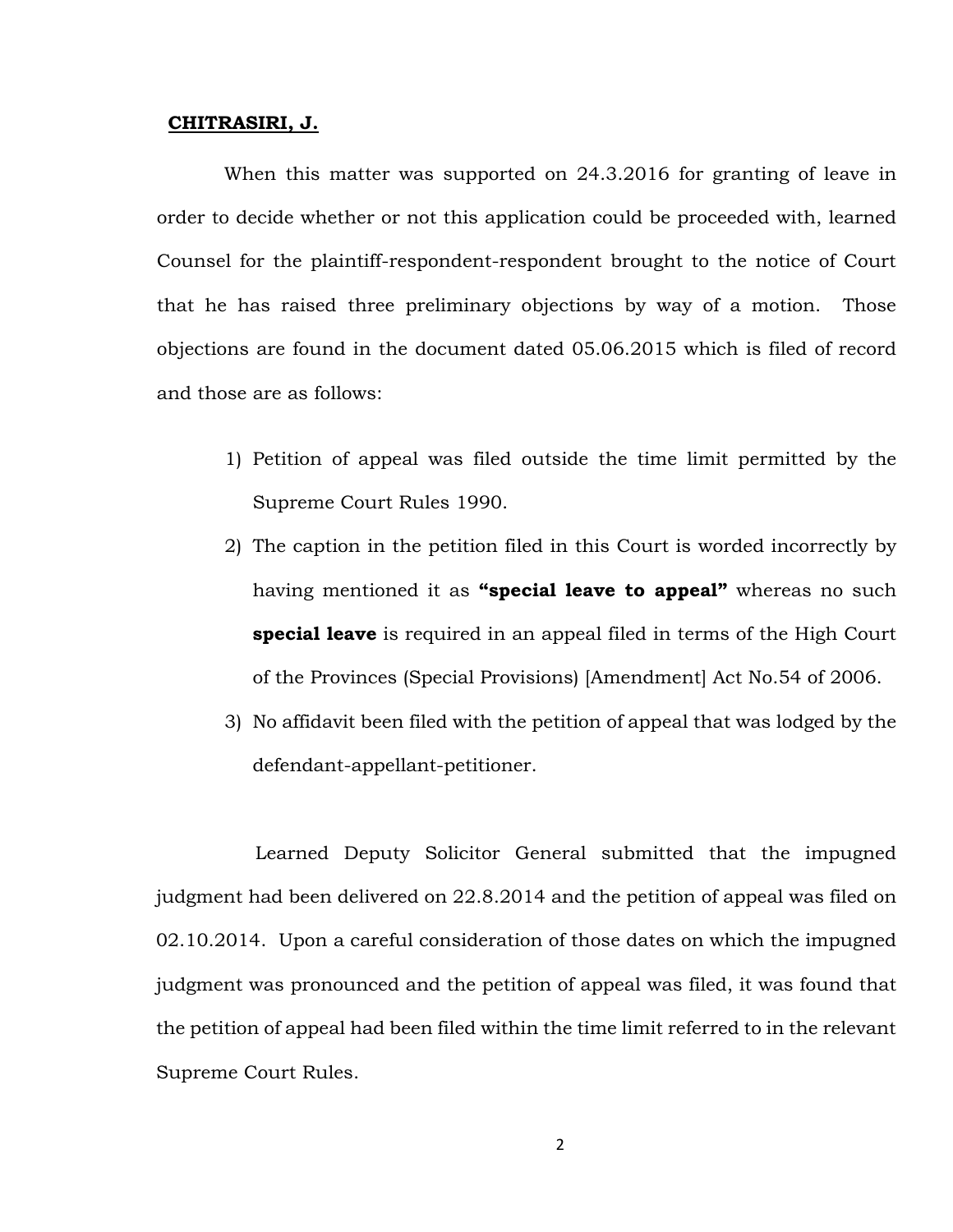The objection as to the wordings in the caption of the petition of appeal also was considered by this Court. Consequently, Court observed that no prejudice had been caused to the petitioner when the words "special leave" is mentioned in the caption to the petition, instead of the words "leave to appeal". Accordingly, learned Counsel for the petitioner did not pursue the aforesaid first two preliminary objections that he has taken up at the commencement of the argument. Hence, the learned Counsel for the petitioner restricted his objection as to the non-filing of an affidavit along with the petition of appeal filed on 22.10.2014.

The procedure that should be adopted when filing appeals to the Supreme Court is stipulated in "The Supreme Court Rules 1990" which were published in the Government Gazette [Extraordinary No.665/32 dated 7.6.1971. The Rules relevant to the issue at hand are contained in four different Parts found therein. In Part (1) of those Rules, three types of appeals are being mentioned and once again those are categorized into three parts. Those 3 Parts come under the headings A, B and C. Rules under the heading "A" describes the manner in which "special leave to appeal" applications are to be filed. Rules under the heading "B" refer to "leave to appeal" applications. Matters under the heading "C" stipulates the procedure in relation to "other appeals" than the appeals referred to under the headings "A" and "B".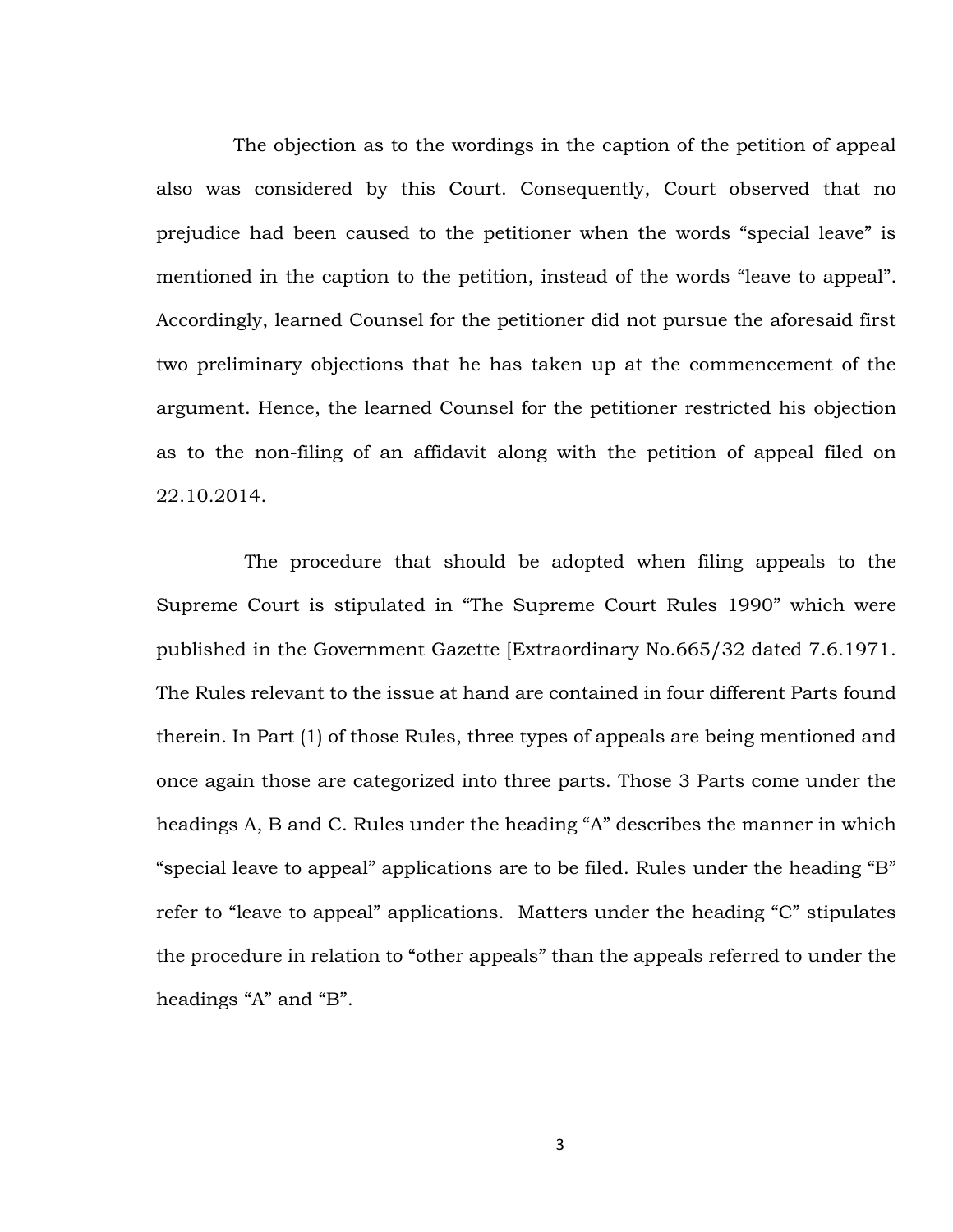Applicability of the aforesaid Rules found in part (1) of the Supreme Court Rules 1990, had been discussed in the case of **I.M.G.Illankoon vs. Anula Kumarihamy [S.C.H.C. C.A.L.A.277/11 S.C.Minutes dated 5.4.2013]** In that decision, Sripavan,J (as he then was) has held that an application for leave to appeal from a judgment of the Civil Appellate High Courts established under the Act No.54 of 2006 would fall within Section C of part 1 of the aforesaid Supreme Court Rules 1990. In coming to the said conclusion His Lordship has relied on the decision in L.A.Sudath Rohana and another Vs. Mohamed Cassim Mohemmed Zeena. [S.C.H.C. C.A.L.A No.111/2010 S.C. Minutes of 14.07.2010] In that case Dr.Shirani A. Bandaranayaka J. [as she was then] has held thus:

> *"Part I of the Supreme Court Rules, 1990 refers to three types of appeals which are dealt with by the Supreme Court, viz., special leave to appeal, leave to appeal and other appeals. Whilst applications for special leave to appeal are from the judgments of the Court of Appeal, the leave to appeal applications referred to in the Supreme Court Rules are instances, where the Court of Appeal had granted leave to appeal to the Supreme Court from any final order, judgment, decree or sentence of the Court of Appeal, where the Court had decided that it involves a substantial question of law. The other appeals referred to in Section C of Part I of the Supreme Court Rules are described in Rule 28(1) which is as follows:-*

> *"Save as otherwise specifically provided by or under any law passed by Parliament, the provisions of this rule shall apply to all other appeals to the Supreme Court from an order, judgment, decree or sentence of the Court of Appeal or any other Court or tribunal" (emphasis added).*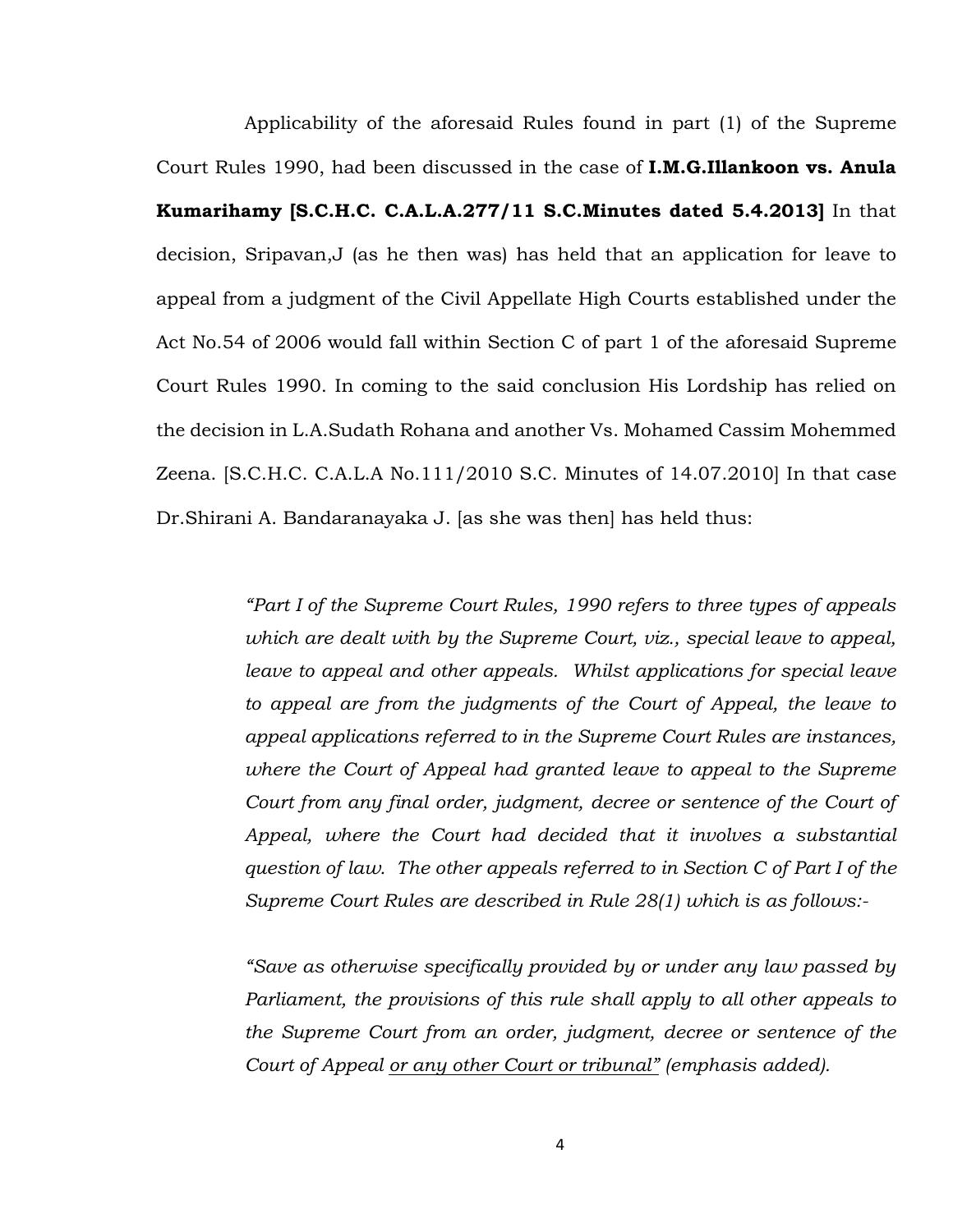*The High Court of the Provinces (Special Provisions) Act No.19 of 1990 and High Court of the Provinces (Special Provisions) Amendment Act No.54 of 2006 do not contain any provisions contrary to Rule 28(1) of the Supreme Court Rules, 1990 thus enabling the fact that Section C of Part I of the Supreme Court Rules, which deals with other appeals to the Supreme Court, should apply to the appeals from the High Courts of the Provinces."*

In the circumstances, it is abundantly clear that the Rules applicable when filling appeals under and in terms of the provisions contained in the High Court of the Provinces (Special Provisions) Amendment Act No.54 of 2006 are the Rules found under the heading "C" in Part (1) of the Supreme Court Rules 1990 published in the Gazette Extraordinary No.665/32 dated 07.06.1971.

Admittedly, this application is neither an application for "special leave to appeal" nor an application for "leave to appeal" referred to under the headings "A" and "B" in Part (1) of the Supreme Court Rules 1990. Therefore, as decided in the two decisions referred to hereinbefore, Rules applicable to this instant appeal are the Rules referred to under the heading "C" in part (1) of the Supreme Court Rules 1990. Hence the applicable Rules in this instance are the Rule 28(1) and Rule 28(3) of the aforesaid Supreme Court Rules 1990.

Rule 28(1) reads thus:

 *"Save as otherwise specifically provided by or under any law passed by Parliament, the provisions of this rule shall apply ` to all other appeals to the Supreme Court from an order, judgment, decree or sentence of the Court of Appeal or any other court or tribunal."*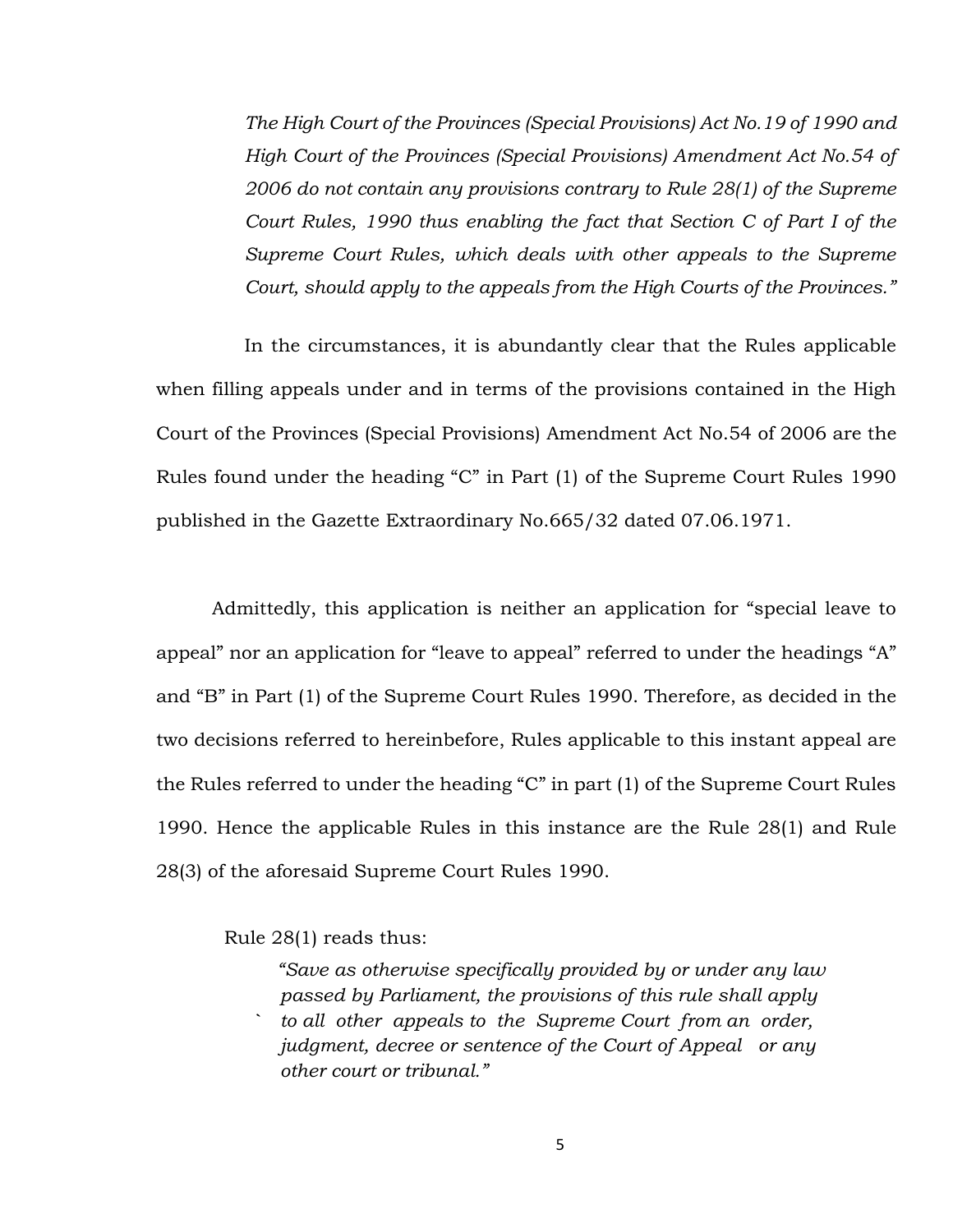Important Rule is the Rule 28(3) and it reads as follows:

"*The Appellant shall tender with his petition of appeal a notice of appeal in the prescribed form, together with such number of copies of the petition of appeal and the notice of appeal as is required for service on the respondents and himself, and three additional copies, and shall also tender the required number of stamped addressed envelopes for the service of notice on the respondents by registered post."*

Aforesaid Rule 28(3) requires an appellant to file the petition of appeal and the notice of appeal in the prescribed form with sufficient number of copies to be served on the respondents. **The aforesaid Rule 28(3) does not mention of a requirement of filing an affidavit along with the petition of appeal.** In this instance, the petitioner by the motion dated 2.10.2014 has tendered the petition of appeal together with the notice of appeal and the duly made appointment of an Attorney-at-law to act on his behalf.

In the circumstances, it is clear that it is not necessary for an appellant to file an affidavit along with a petition of appeal when leave to appeal is filed against a judgment, decree or order pronounced or entered by a High Court established under Article 154P of the Constitution when exercising its jurisdiction granted in terms of the High Court of the Province [Special Provisions] (Amendment Act) No.54 of 2006.